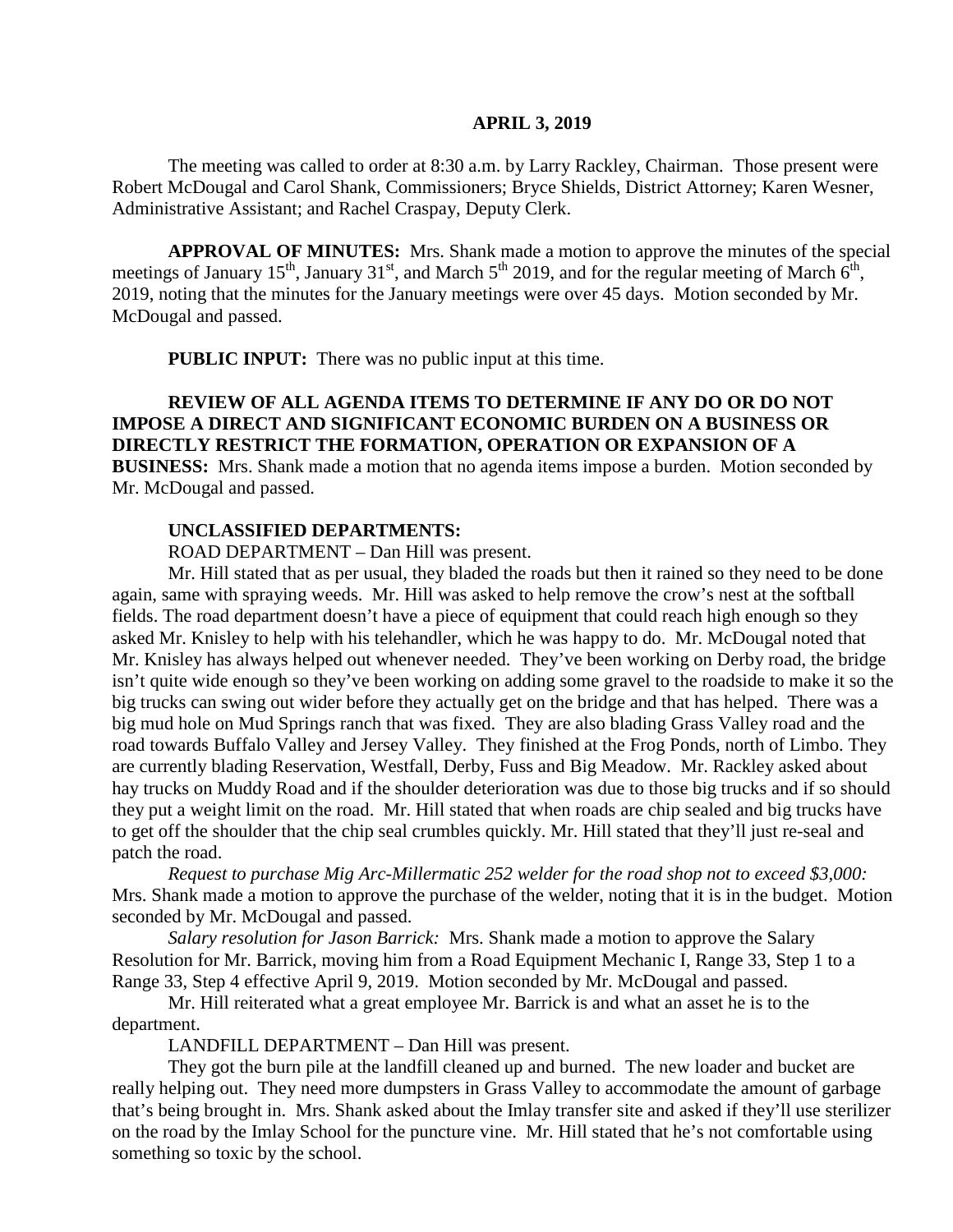*Approval of contract with Hoss Disposal for rural waste disposal service:* Hoss Disposal had the lowest bid. Mrs. Shank asked how the contract could be terminated, in the event they don't follow through with the contracted work. Mr. Shields explained how and when the contract could be terminated.

Mrs. Shank made a motion to approve the contract with Hoss Disposal for waste removal as presented. Motion seconded by Mr. McDougal and passed.

*Approval for Dan Hill to attend SWANA training in San Diego, CA on May 6-8, 2019, out of state travel and higher room rate*: Mr. Hill will be getting his SWANA certification after this training.

Mrs. Shank made a motion to approve the training and travel, for a cost of approximately

\$3,000.00. Motion seconded by Mr. McDougal and passed.

SENIOR CENTER – Jordan McKinney was present.

Burning Man donated \$1,500.00, an increase over last year's donation, to the Senior Center, the funds were deposited into the gift fund. They played an April Fool's joke on the Seniors saying they'd be closed for three weeks while Kristie is gone, it took them until about Bingo time before the Senior's figured out it was a joke. They are doing an excursion to see the Illusionist at the Eldorado on April  $17<sup>th</sup>$ . They'll be hosting an AARP safe driver class on May  $23<sup>rd</sup>$ . The birdhouse raffle will be May  $24<sup>th</sup>$ . Mrs. McKinney got the swatches for the sound panels; she just needs to pick a color. The new bus should be done soon as well; they had to repair a defect in the floor before delivery.

BUILDINGS AND GROUNDS – John Handka was present.

They have started the construction on the bathrooms and concessions at the ballfields. He thanked Mr. Hill and Mr. Knisley for their help removing the crow's nest. The roof is sheeted and the plumbing is roughed in. The building is much more solid than it was previously. Mr. McDougal stated that there is a refrigerator that is being used as storage in the concession area, it doesn't actually work and needs to be removed as it's in the way of the crew. Mr. McDougal will get with Mrs. Wilcox to let the sports teams know that their 'storage' fridge will be moved outside. There is a standard refrigerator and a freezer in the concession stand that are in current working order so the big un-working fridge doesn't need to be replaced.

The crew is splitting up the work between the ballfields and the pool building. The Rec Board was looking at replacing the dressing room doors at the pool, but because they are put in with concrete the cost to remove the old doors is prohibitive. The upkeep and repairs on the pool building are getting so high that Mr. McDougal thinks the building may need to be torn down and replaced, but there isn't money in the budget.

*Approval of bid/quote for re-roofing Imlay Community Center:* There is \$35,000 budgeted for the roof, painting, and flooring. The quote is for a 30-year composite roofing material.

Mrs. Shank made a motion to approve the bid from Authentic Roofing LLC, Sparks for \$23,600 for the Imlay Community Center roof. Motion seconded by Mr. McDougal and passed.

There has been a problem with cattle out in Grass Valley and they need to work on the fencing on Herschell Road to help alleviate the issue. They will utilize the NDF (Nevada Division of Forestry) inmate crew, but there is no funding for this until the next budget year.

COMMUNITY CENTER/ECONOMIC DEVELOPMENT – Heidi Lusby-Angvick was present.

Mrs. Lusby-Angvick will be going to the rural round up with Karen Lerner and Robert McDougal next week starting Wednesday afternoon. Mrs. Lusby-Angvick will also attend the legislative rural caucus on Friday, this event happens every other week. There is a local Economic Development meeting on Monday and a steering committee meeting as well.

The bid that was approved at the last meeting for speakers at the Community Center didn't include the re-wiring cost because the company that the bid was awarded to stated that the current wiring is adequate. The contractor will be starting on the project after the speakers get ordered and he finishes getting his business license renewed. The carpet/flooring bid will be moved to the next meeting.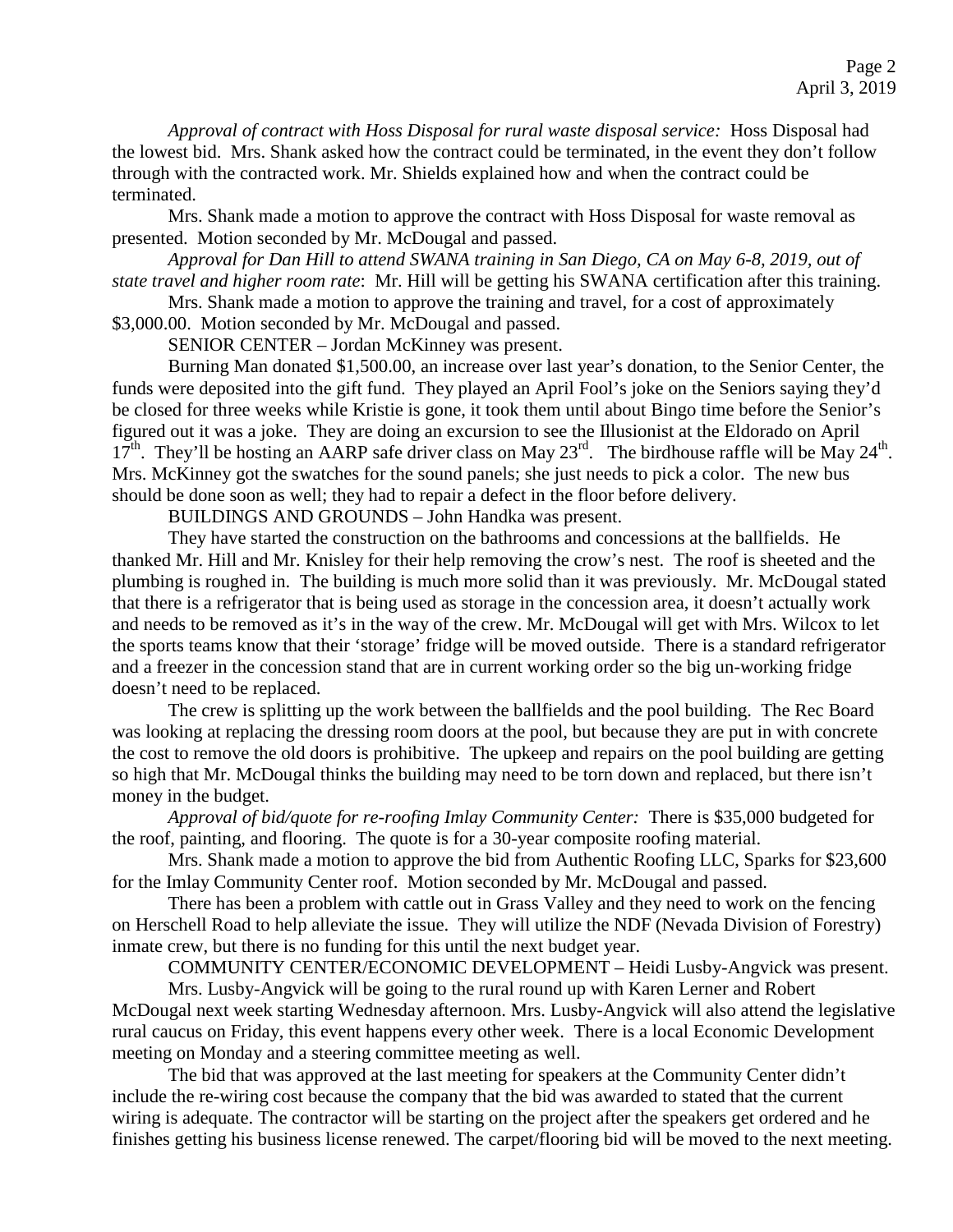## PERSHING CO. FIRE/AMBULANCE –

*AMBULANCE:* Rod Wilcox was present.

The Ambulance department is working on the contract for the billing. One company is based in Reno, but their bills all come from somewhere back East. The other company is out of Sacramento and they've just signed a contract with Mineral County. Mr. McDougal suggested that Mr. Wilcox get with Mr. Burke as he handles the billing for the ambulance with HGH. They attended an Image Trend class in Elko.

## *LOVELOCK*: Rod Wilcox was present.

They inspected the greenhouses where hemp will be grown in the Industrial Park, it looks good. They had one person finish the exterior firefighter program and there is a wildland class on the  $16<sup>th</sup>$ . They are starting an evening study class to help with Wildland and Hazmat certifications for the volunteers.

## *RYE PATCH*: Tom Helms was present.

Mr. Helms asked about going out to bid the firetruck. He stated that he had a 1980 International engine. The brush truck is also a 1980 and their excavator is a 1995. Mr. Rackley stated that they are getting a truck from BLM that will be getting outfitted as a brush truck. Mrs. Shank stated that they will start looking at state and federal surplus trucks as well. He thanked the board for approving the new extradition equipment they are getting.

 **WESTNET, LLC:** PRESENTATION OF NETWORK INFRASTRUCTURE UPGRADE PROPOSAL – Brent Hutchinson, who handles Northern Nevada and Kevin Hayes, President and CEO, both of WESTNET Nevada, a subsidiary of Commnet, were present. They have worked in Hawthorne, Walker Lake, Gabbs, Lund and other towns and cities in rural Northern Nevada. They gave a presentation detailing their response to the RFP for the Network Infrastructure Upgrade proposal. The total 60 month cost of ownership would be \$1,072,020.00 including an equipment cost of \$560,464.84.

**WANRack:** PRESENTATION OF NETWORK INFRASTRUCTURE UPGRADE PROPOSAL – Brian Profit, Vice President of Business Development for WANRack was present. He gave a presentation detailing their response to the RFP for the Network Infrastructure Upgrade proposal. WANRack is currently working with the Pershing County School District and Mr. Profit described how that system could tie into the County's project. The total 60 month cost of ownership would be \$517,995.00, not including an equipment cost.

**PLANNING AND BUILDING DEPARTMENT/IMLAY WATER SYSTEM:** James Evans was present.

Mrs. Shank asked Mr. Evans if he had found out any other information on classes or courses to take to meet the requirements to update his skills. Mr. Evans stated that the classes he looked at would only help maintain the certification once it was achieved. He will look into other classes to gain certification. Mr. Rackley asked about the T-Mobile, Derby Field Road tower modification. Mr. Evans stated that they take antennas off or change them out about every six months. Mr. Evans didn't have any other updates.

# **UNCLASSIFIED DEPARTMENTS, CONT:**

COOPERATIVE EXTENSION – Steve Foster and Joshua McKinney were present.

Mr. Foster hosted an Industrial Hemp meeting on March  $8<sup>th</sup>$  and 50-60 people attended. He also attended the Tribal Industrial Hemp meeting on March  $26<sup>th</sup>$ . Many growers are moving their production from regular marijuana to cannabis/hemp due to an overproduction of marijuana. They also had pesticide training on March 19<sup>th</sup> and got some local producers CEU credits. They had some webinars on moving from conventional to organic farming, but they were not really well attended. Mr. Foster helped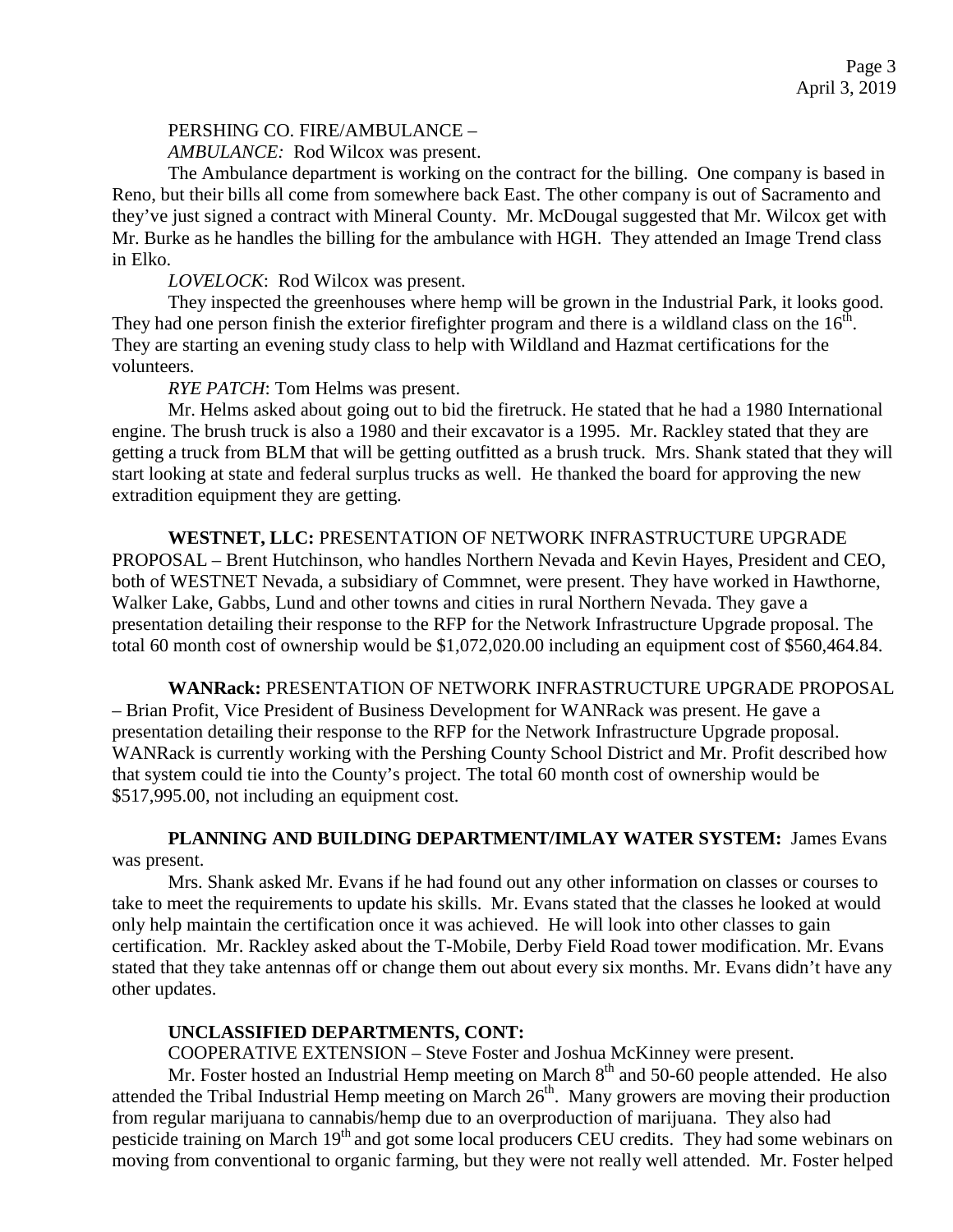with the 4-H livestock show as a judge last weekend. On April 23<sup>rd</sup> there will be a Dairy and Livestock summit in Fallon. Mr. Foster is preparing to attend an annual Western SARE (Sustainable Agriculture Research & Education) conference in Guam in May.

Mr. McKinney stated that Dalton McNeff will be attending the 4-H camp as a teen counselor. He stated that when he started with 4-H last October they had 52 members and now they have 97. They have lots of new volunteers as well. They have restarted the Sign Language club. They are getting the bathrooms fixed at the 4-H building using funds from the Tom Stoker grant. They also have some scholarships available to Seniors and he will forward those to the appropriate person at the High School. The Pershing County Junior Livestock Show is coming up on May  $5<sup>th</sup>$  as well. They have been approved for archery and muzzle loading shooting programs as well and classes will start next week.

*Request to advertise/hire Administrative Clerk I (3/4 time) position to fill vacant 4-H Program Coordinator position*: This item will be updated and moved to the next agenda as Mr. McKinney is staying in the position.

IT DEPARTMENT – Justin Abbott was present.

Mr. Abbott worked on getting the Safety office set up. He is gearing up for the new antivirus software, WEBROOT, which is a cloud based service. Instructions to department heads will be forthcoming, it'll be mostly informational. He'll need to schedule time in each office to install the new software. Mr. Abbott been working with Heidi about the re-connect and community connect grants. He stated that what it boils down to is that we need a more comprehensive broadband plan.

*Approval of upgrade or replacement for Antivirus protection contract:* Mr. McDougal made a motion to approve the contract with Webroot as presented. Motion seconded by Mrs. Shank and passed. PUBLIC DEFENDER – Steve Cochran was present.

Mr. Cochran submitted a report of cases for March. He notified the board will be putting in for more leave than usual because of a schedule change this summer.

### **ELECTED DEPARTMENTS:**

LAUREEN BASSO-CERINI, ASSESSOR – *Request to remove inventory item, 2005 Hyundai, VIN #SNKM8JN72U132469 / property #CA1516:* Mrs. Shank asked what kind of shape the vehicle was in and Mrs. Basso-Cerini stated that the Road Department would be better asked of that question. Mr. Rackley asked if the vehicle would be a good one to go back and forth to Reno and Mrs. Basso-Cerini stated she thought it would. She stated that it just didn't do well with as much stop and go as their department used it for.

Mrs. Shank made a motion to remove the 2005 Hyundai from the Assessor's inventory and move it to the General inventory. Motion seconded by Mr. McDougal and passed.

**NEVADA DIVISION OF FORESTRY**: APPROVAL OF INTERLOCAL CONTRACT BETWEEN PERSHING COUNTY AND NEVADA DIVISION OF FORESTRY FOR THE WILDLAND FIRE PROTECTION PROGRAM, EFFECTIVE JULY 1, 2019 TO JUNE 30, 2021, FOR A COST OF FY2019/20 - \$113,864; FY2020/21 - \$113,864 NOT TO EXCEED \$227,728.00 – Joe Fording, the Western Region Battalion Chief and Mike Friend, the Fire Management Officer, both with the Nevada Division of Forestry, were present.

Mr. Friend told the commission that about six years ago, their department was directed by the Governor to assist the counties and all parties involved with a way to cover their wildfire bill. They developed a formula using data from a Wildfire Risk Assessment and past costs to estimate the costs that would be allocated to the counties. Pershing County has a large amount of high risk areas and the costs of fighting fires in increasing dramatically. Mr. Friend explained how areas get a high risk rating, for example if there is a nearby residence, areas along the river, and areas with high amount of cheat grass. Mr. McDougal asked what the County had paid in previous years. Mrs. Shank stated that it was about \$50,000/year. The proposed contract will be evaluated every two years. Mr. Friend also asked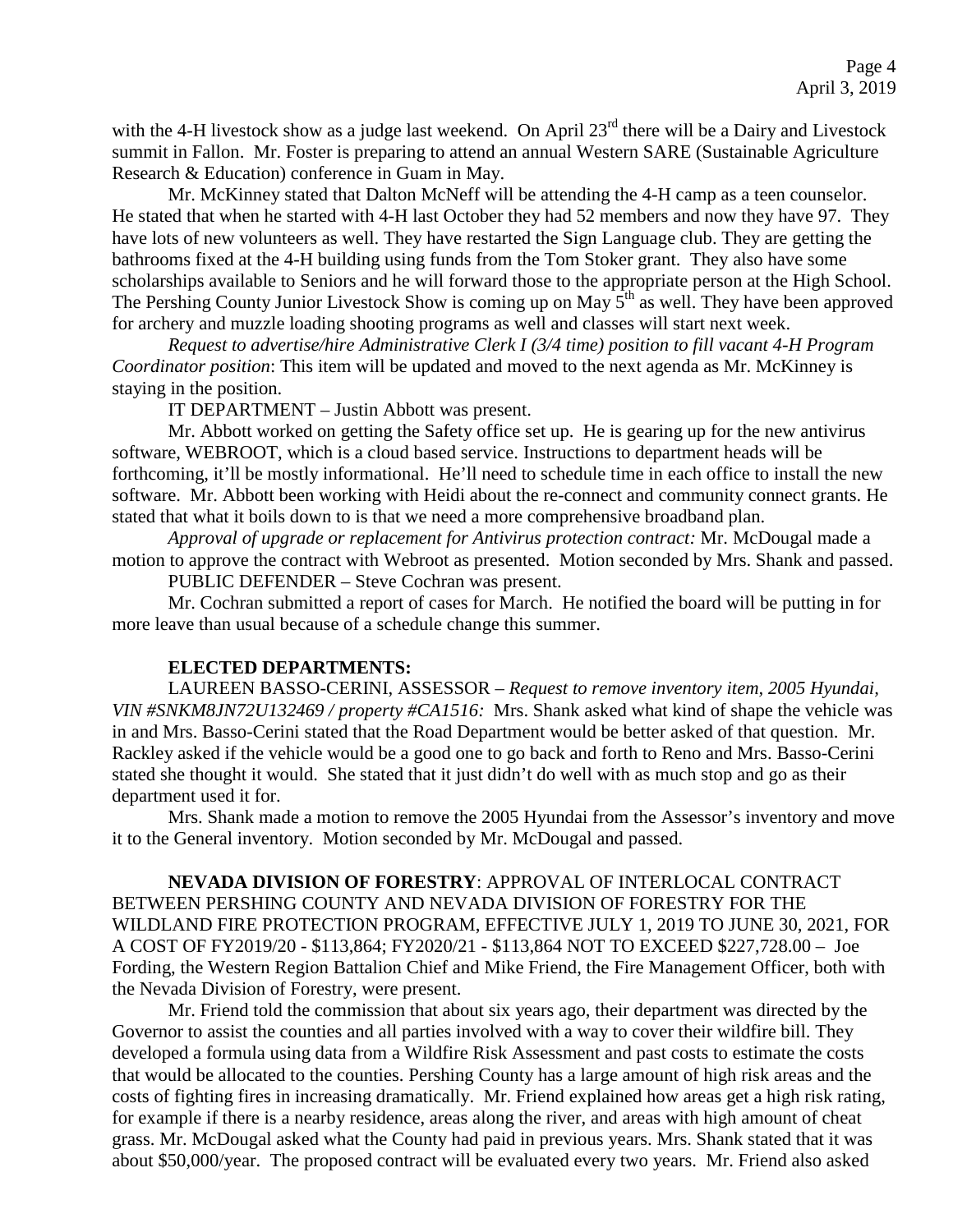the board to ask the fire chief to check on any reimbursement bills that may be due from Pershing County to NDF for the volunteers and equipment used in fighting wildfires. In the contract it's allowed for the volunteer departments to get reimbursed for their help in fighting wildfires. It's not a large amount of money, but it's something. The board will be looking into this.

Mrs. Shank made a motion to approve the Interlocal Contract between Pershing County and the Nevada Division of Forestry for the Wildland Fire Protection Program, effective July 1, 2019 to June 30, 2021, for a cost of FY2019/20 - \$113,864; FY2020/21 - \$113,864 not to exceed \$227,728.00. Motion seconded by Mr. McDougal and passed.

# **ELECTED DEPARTMENTS CONT.:**

JERRY ALLEN, SHERIFF – Sheriff Allen stated that other than being short staffed and working on the budget that things are going as per usual. Mrs. Shank asked if there was a problem with dogs at large in Imlay and if he would be attending the town hall meeting. Sheriff Allen stated that barring any emergency he would be in attendance, and that dogs at large are a problem throughout the county.

*Approval of out of state travel to Chico, CA, decoy agitator class April 15-16, 2019 (\$400.00) and higher room rate at \$114.00 plus tax:* Sheriff Allen will be attempting to send a deputy to this training. The training is necessary for our dogs because if you don't learn how to catch a dog right you can injure yourself or the dogs and ruin a huge investment. It's a two day training and Sheriff Allen couldn't find a cheaper room.

Mrs. Shank made a motion to approve the travel and the higher room rate for the decoy agitator class April 15-16, 2019. Motion seconded by Mr. McDougal and passed.

*Salary Resolution, Leslie Steward:* When Sheriff Allen was going over the budget he discovered that one of his supervisors is not making what he believes a supervisor should be making. He wants to move Mrs. Steward to a higher pay rate. Mrs. Steward's anniversary date was March 11, at that time Sheriff Allen just moved her up one grade and it wasn't until he started doing the budget that he noticed the numbers were 'out of whack'. Mrs. Shank asked why HR hadn't signed off on the salary resolution. Mrs. Wesner stated that she didn't know if the increase was budgeted for. Mrs. Shank asked Mrs. Childs if there was room in his budget for the increase. Mrs. Childs stated that the Dispatch would be over in salary and benefits. Mr. Rackley asked that Sheriff Allen meet with HR to discuss this further before a decision is made. The item will be moved to the next meeting.

The regular County Commission meeting recessed at 10:56 a.m. for a Liquor Board meeting and reconvened at 11:00 a.m.

### **ELECTED DEPARTMENTS, CONT.:**

RENE CHILDS, RECORDER-AUDITOR – *Update on 2019-2020 proposed tentative budgets*: Mrs. Shank asked if they had another budget meeting scheduled. Mrs. Childs stated that they do not, but they need to do it as soon as possible as she just got the Sheriff's budget. Mrs. Childs gave an update on the current status of the county budget and ending fund balances. Mr. McDougal asked about any potential Net Proceeds of Minerals and if there are any new mines where funds could be coming from. They will ask the BLM for an updated status of current mining operations in the county. Mrs. Childs also asked about changing the Buildings and Grounds supervisor from an hourly position to a salary position, and what the final decision was on the amount of the salary. She gave some other updates about how to submit the tentative budget. Mrs. Childs asked if she had the board's permission to update the budget without their authority if they couldn't meet again. The board will schedule a meeting before the deadline.

Mr. Shields stated that the departments who are responsible for submitting budgets need to be held responsible for getting their budgets in on time so that the board isn't scrambling to get things done before the deadline. He stated that Mrs. Childs shouldn't have to work over the weekend to get things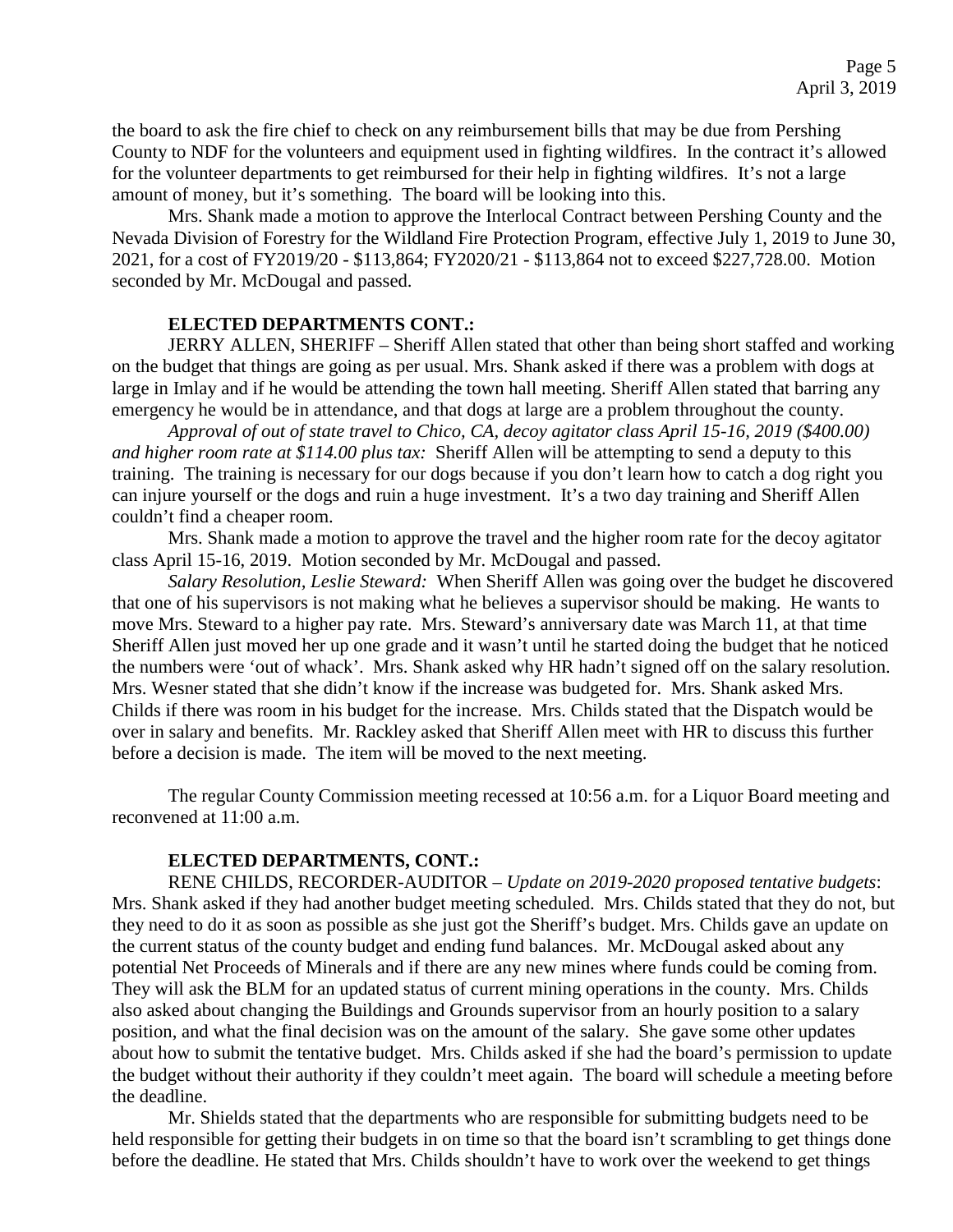done. Mr. Shields suggested that the board develop a policy for all departments, even elected, to get their budgets in on time and submitted with only a reasonable increase over the previous year.

*Imlay Water System Budget*: Mrs. Childs and Mr. Evans went over the history of the budget, and the problem that the board thought was there isn't really an issue. Prior to 2011 there were transfers from PILT to Imlay Water but there have been no transfers since then.

**UPDATE ON LAW ENFORCEMENT CENTER:** Mr. Rackley and Mr. Shields have met with a real estate agent she suggested hiring a surveyor to update the legal description of the property because there was a problem with the current legal description of the property the county is thinking of buying. Mr. Rackley asked the landowner if he was still interested in selling and he said yes.

**PROCLAMATIONS AND AWARDS:** Mrs. Shank made a motion to approve a proclamation for National Volunteer Week April 1-7, 2019. Motion seconded by Mr. McDougal and passed.

**DERBY FIELD AIRPORT:** Mr. Rackley gave update. Aero Tech has paid this year's and last year's lease. Trans Aero also paid their annual lease and they are working on where they want to move their fuel tank. Granite Propane has a tank and line out there, but stated they needed an account with the County as they currently do not have one. The three garage doors were delivered. The heat guy is starting tomorrow and should be done by the end of next week.

**DISCUSSION REGARDING PRESENTATION BY KRISTOFFER FISCHER, ENTERPRISE FLEET MANAGEMENT PRESENTED AT THE MARCH 20, 2019 COMMISSION MEETING AND WHETHER TO PURSUE CONTRACT NEGOTIATIONS WITH ENTERPRISE FOR VEHICLE FLEET MANAGEMENT SERVICES:** Mr. Rackley spoke with Mr. Fischer and notified him that this item would only be for discussion. The decision agenda item will be on the agenda for the next meeting. Mr. Rackley spoke with the Humboldt County Comptroller and she stated that they are saving money using this service. The County is still waiting on the numbers.

**APPROVAL TO CONTRACT WITH VERONICA FRENKEL, PATHWAYS COUNSELING, TO PROVIDE MEDIATION NOT TO EXCEED \$4,500.00:** Mr. Shields has reviewed the contract and said that it is adequate for the County's needs. Mr. McDougal stated that he feels this is essential at this point. The funds will come out of the General Fund.

Mrs. Shank made a motion to approve the contract with Veronica Frenkel, Pathways Counseling, to provide mediation not to exceed \$4,500. Motion seconded by Mr. McDougal. Mr. Rackley was opposed. Motion carried.

**UPDATE ON MATTERS RELATING TO THE PERSHING COUNTY ECONOMIC DEVELOPMENT AND CONSERVATION ACT:** Mr. McDougal spoke with a gentleman with the Nevada Minerals Exploration Commission. He called and asked about the legislation and if it was moving along. Mr. McDougal asked if their organization and the Nevada Mining Association would provide verbal support to our Senators and he didn't have a problem with that. They were concerned with the slight adjustment to the legislation that would combine the mines with the regular checkerboard area. Mr. McDougal indicated that it would be a very minimal change and possibly a benefit because it can include other mineral interests that maybe weren't included originally on the mining claims.

**LEGISLATIVE UPDATE:** Mrs. Wesner stated that she still has 36 fiscal notes on BDRs that she needs to get turned in by the end of the week. Mr. McDougal stated that all parties testifying for AB30, which he testified against, were also in opposition.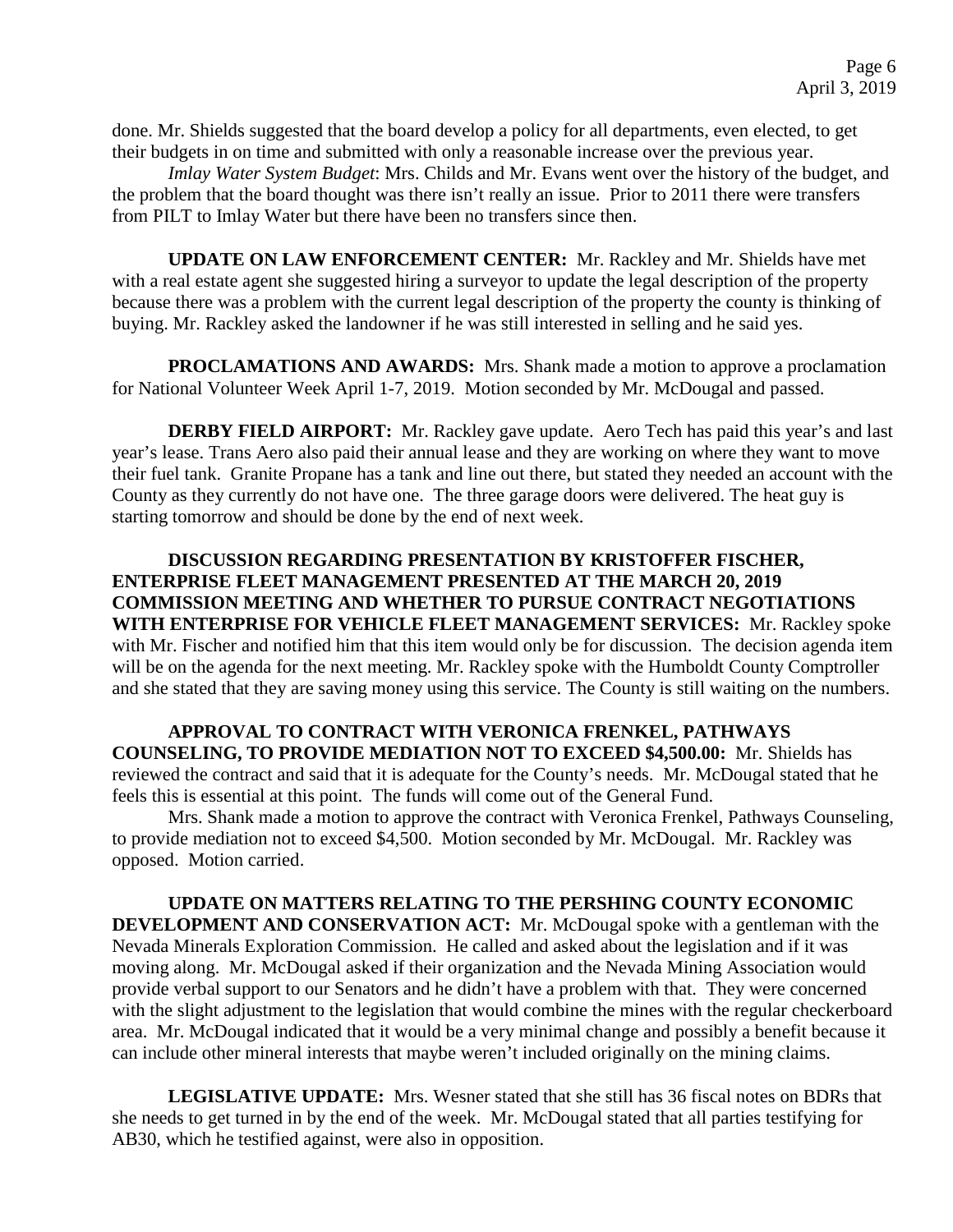**LETTER OF SUPPORT TO CONGRESS FOR PAYMENTS IN LIEU OF TAXES (PILT) FUNDING; APPROVAL OF A LETTER ENCOURAGING CONGRESS TO CONTINUE TO SUPPORT FULL FUNDING FOR THE PILT PROGRAM:** Mrs. Shank made a motion to send the letter of support encouraging Congress to continue to support full funding for the PILT Program. Motion seconded by Mr. McDougal and passed.

**DISCUSSION/APPROVAL TO PARTICIPATE IN THE FEDERAL SURPLUS PROGRAM (GSAXCESS.COM) THROUGH THE STATE OF NEVADA:** Mrs. Shank told the board she wanted this item on the agenda so we can get signed on as an agency. They have things that the Road Department, Fire Departments and many other agencies could use. We can get the department heads access so that everyone will have the ability to see if there is anything they can buy used for their departments. The equipment on the site is in very good shape because the Federal Government turns over their equipment more frequently. Mrs. Shank stated that she'd do the paperwork; she just needed approval to move forward.

Mr. McDougal made a motion to approve participation in the Federal Surplus Program. Motion seconded by Mrs. Shank and passed.

**ITEMS FOR FUTURE AGENDA:** Mrs. Shank said they need to schedule a jail inspection and a joint meeting with the School Board.

**REPORT FROM ADMINISTRATIVE ASSISTANT:** Mrs. Wesner stated that she is working on BDRs in addition to her regular work.

The Board recessed for a Litigation meeting at 11:39 a.m. and returned at 11:45 a.m.

**REPORT FROM LEGAL COUNSEL:** Mr. Shields stated that he wanted to comment on the statement made by Mr. Helms about the board supposedly making a decision to remove a bid for a fire truck for the Rye Patch Fire Department, insinuating a back room deal was made outside of a public meeting. Mr. Shields stated that it simply did not happen. He also wanted to reiterate that the Volunteer departments are all autonomous and separate, they are all non-profit corporations who are independent of the county and they work on contract for the County. The County contractually equips them and provides maintenance for their equipment and some other services to the extent of the budget. Mr. Shields also stated that he has concerns about the Volunteer Fire Departments being part of the County network because they are separate and independent. He thinks it needs to be evaluated before the county incurs the expense to add them to the network. Mr. Shields stated that they do very good work for the county and he values the volunteers and all the work they do.

# **MATTERS OF THE BOARD FOR DISCUSSION, BOARD MEMBER REPORTS,**

**BOARD LIAISON REPORTS:** Mrs. Shank attended the Coeur Rochester scoping meeting. She's been working heavily with the new safety coordinator and looking at risk management grants. The Centennial Planning Committee has been meeting and they are coming up with some great plans.

Mr. Rackley commented that Channel 8 isn't the Pershing County TV Board's responsibility yet, but they are working on it. He's been working with the TV boards in Humboldt County and Elko County about taking over their systems that are on Toulon Peak. Mr. Rackley has gone up and tried to fix the issue but he was unable to.

**PUBLIC INPUT:** Justin Abbott stated that the reasoning for putting the Volunteer Fire Departments on the County Infrastructure plan is that there may be more grant funding if they were included and that it would help with the Sheriff's substation.